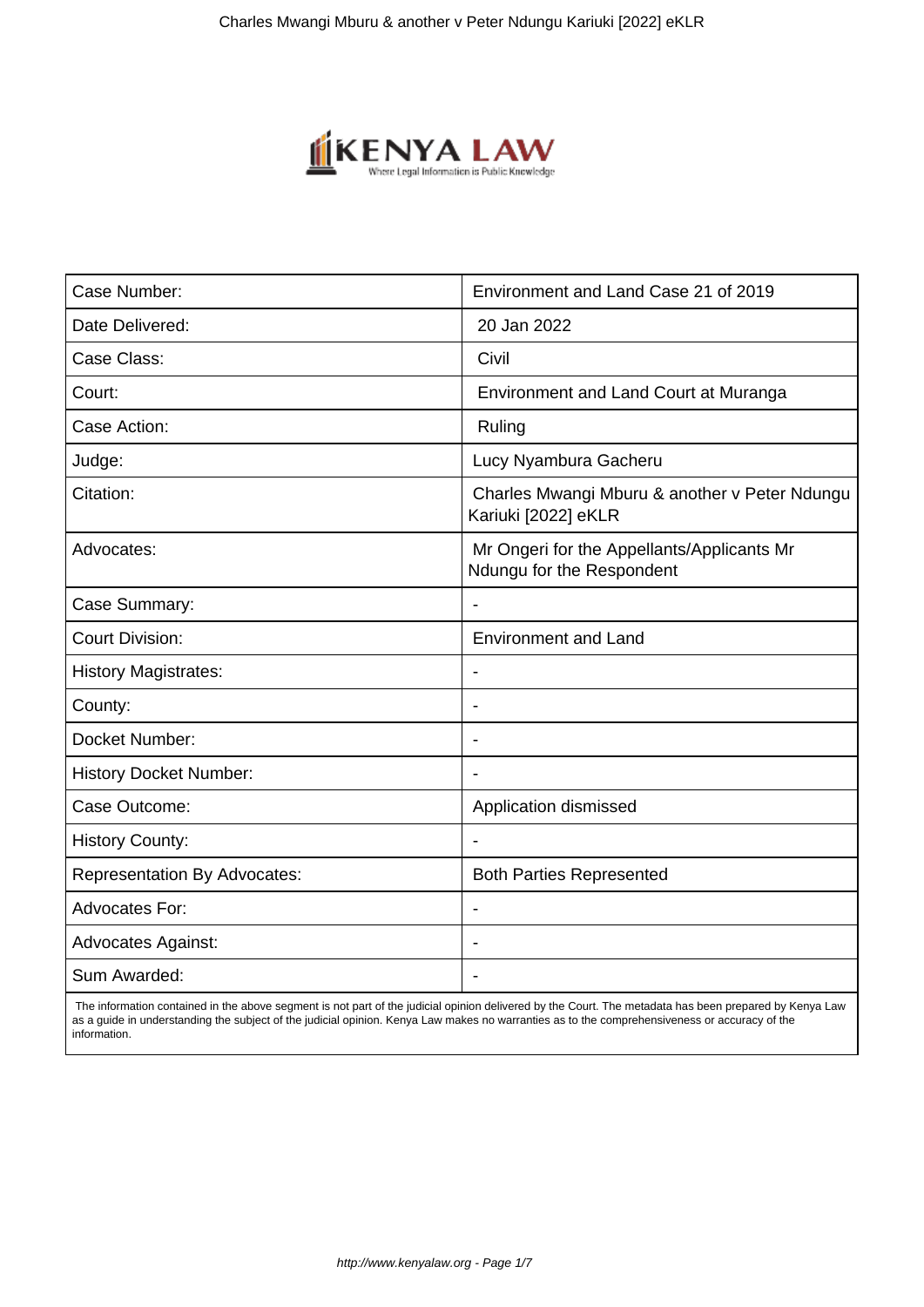# **REPUBLIC OF KENYA**

# **IN THE ENVIRONMENT AND LAND COURT AT MURANG'A**

# **ELCA NO. 21 OF 2019**

**CHARLES MWANGI MBURU...............................................................1ST APPELLANT/APPLICANT** 

**PAUL WAITHAKA MBURU......................................................................2ND APPELLANT/APPLICANT**

### **VERSUS**

#### **PETER NDUNGU KARIUKI**

### **(Suing as the administrator of the estate of PRIMUS OLOO OBWAYO)......RESPONDENT**

### **RULING**

1. The Application for consideration is dated **18th June 2021,** wherein the Appellants/Applicants have sought for the following orders;

*a) That the Ruling and Orders made by Hon. Lady Justice J.G. Kemei on 5 th December 2019, and all consequential orders be reviewed and/or set aside.*

*b) That such further and other relief be granted to the Applicants as this Honourable Court deems fit and expedient in the circumstances.*

*c) That the costs of this Application be provided for.*

2. The Application is brought under **Sections 80, 63 (c) and 3A** of the **Civil Procedure Act** and **Order 45 Rule 1** of the **Civil Procedure Rules**.

3. The Application is premised on the grounds stated on the face of the Application and the Supporting Affidavit of **Paul Waithaka Mburu**. These grounds;

*a) In the Ruling dated and delivered on the 5th December 2019, the Honourable Court dismissed the Applicants Application for extension of time to file and lodge an Appeal out of time.*

*b) That there was error apparent on the face of the record as in Paragraph 25 of the Ruling, the Court mistakenly concluded that the Applicants had not applied to set aside the judgement of the lower Court, when indeed such an Application for setting aside had been made vide Notice of Motion dated 19th June, 2019, and which was subsequently disallowed on 25th July, 2019, before lodging the instant Appeal.* 

*c) That this conclusion was erroneous and fatal as it made the Honourable Court arrive at a decision that the Applicants had skipped a crucial step in failing to set aside judgment in the Court of the first instance before lodging an Appeal.*

*d) That inadvertently the Counsel acting for the Applicants at that time failed to attach a copy of the said Notice of Motion Application and Ruling for the kind consideration of this Court.*

*e) That the said omission having been made by the Counsel on record cannot be visited on the Applicants, who are innocent and had placed all the documents before their Advocates.*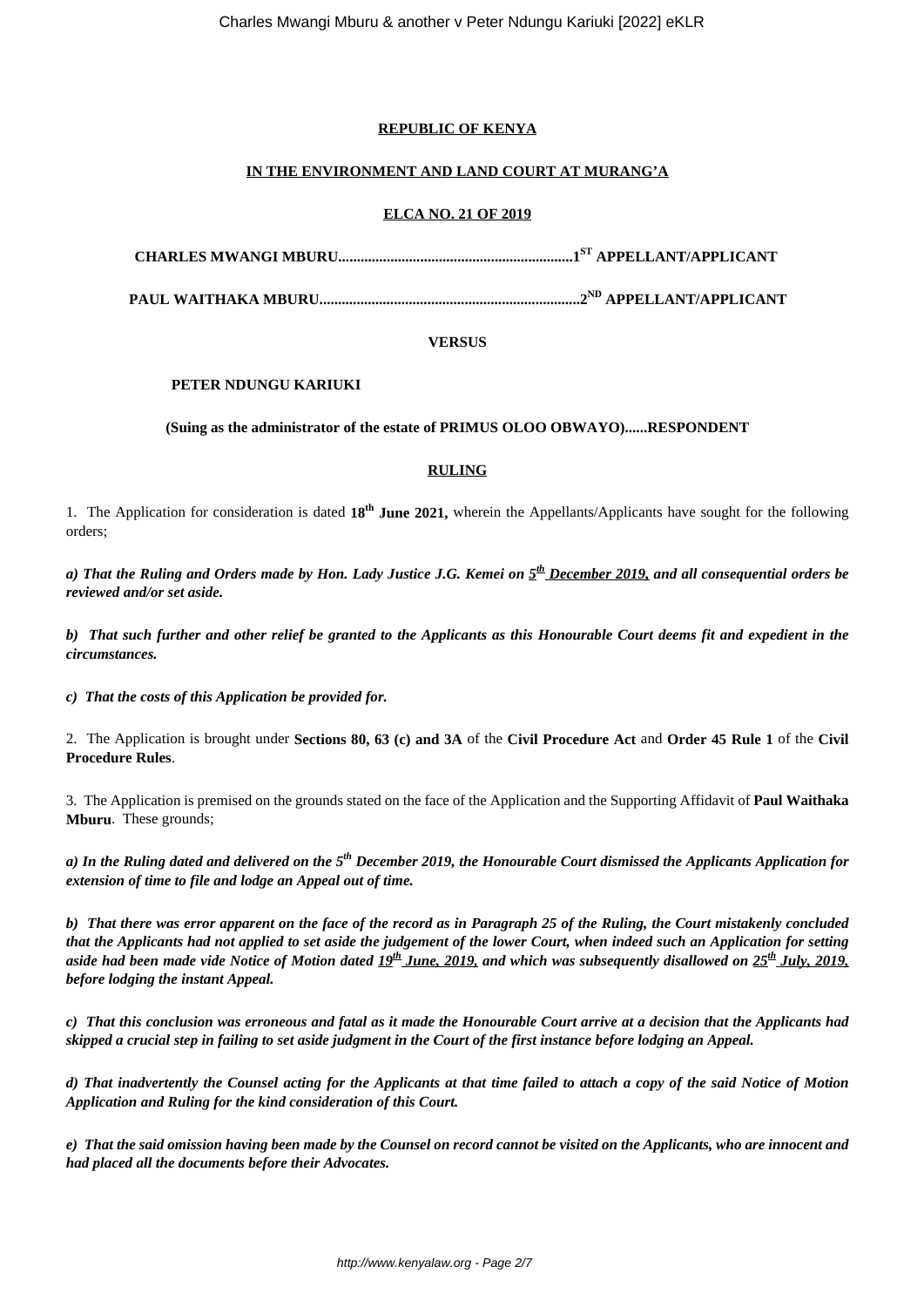*f) That if the said developments were to be considered by the Honourable Court, it would have definitely arrived at a different finding favourable to the Applicant.*

*g) That unless the Honourable Court reviews its ruling, the Applicants stands to suffer the permanent prejudice of being condemned unheard as the lower Court judgement in force was entered exparte.* 

*h) That there has been no unreasonable delay in making this Application.*

*i) That it is in the interest of Justice that the Ruling and Orders of 5 th December, 2019 be reviewed and/or set aside.*

4. In his Supporting Affidavit, **Paul Waithaka Mburu** reiterated the contents of the above grounds and further added that the effects of the Ruling made on **5 th December 2019,** is that the Applicants have been completely denied an opportunity to be heard because the lower Court matter was heard and determined exparte and in their absence. That the Applicants will suffer substantial loss if the orders sought are not granted.

5. The Application is contested by the Respondent herein **Peter Ndungu Kariuki,** through the grounds of opposition dated **19th October 2021.**

These grounds are;

*a) That the Ruling by Court dismissing their Application was right and sound based on law and facts.*

*b) That the Applicants were dissatisfied, they ought to have appealed to the Court of Appeal instead of making another Application for review after about an year and when the Judge who delivered the Ruling has been transferred.* 

*c) That the Respondent's key witnesses have passed on and hence to open this case afresh is prejudicial to the Respondent.*

*d) That the whole judgment has now been implemented, the titles have reverted back and the Applicants were evicted about five months ago. This is a case that was decided in the year 2018 and the Court delivered judgment based on the law and facts. They cannot keep saying that it was exparte judgment because of the following;*

*i. In application for review of the decree they attended and addressed Court where they said that they were not opposed to the decree and it was adopted by consent.* 

*ii. The hearing date of the case was taken by consent in open Court.*

*iii. It is after the titles have reverted back and after service of notice to vacate when they filed their first Application for review hence it was dismissed.*

*iv. In their first Application for review and Appeal the Court wondered why they were just seeking for setting aside and not to have matter head afresh.*

*e) That there was no mistake at all and the Applicants are misleading the Court. The said Application was dismissed among many reasons because although they were seeking to have it set aside, they were not seeking to have the matter heard afresh.* 

That the Applicants ought to have appealed against this Ruling if they were dissatisfied instead of resulting to endless Applications for review. The Respondents urged the Court to dismiss the instant Application.

6. The Application was canvassed by way of written submissions which this Court has read and considered.

7. In their submissions, the Applicants relied on **Order 45 Rule I** of the **Civil Procedure Rules** which provide;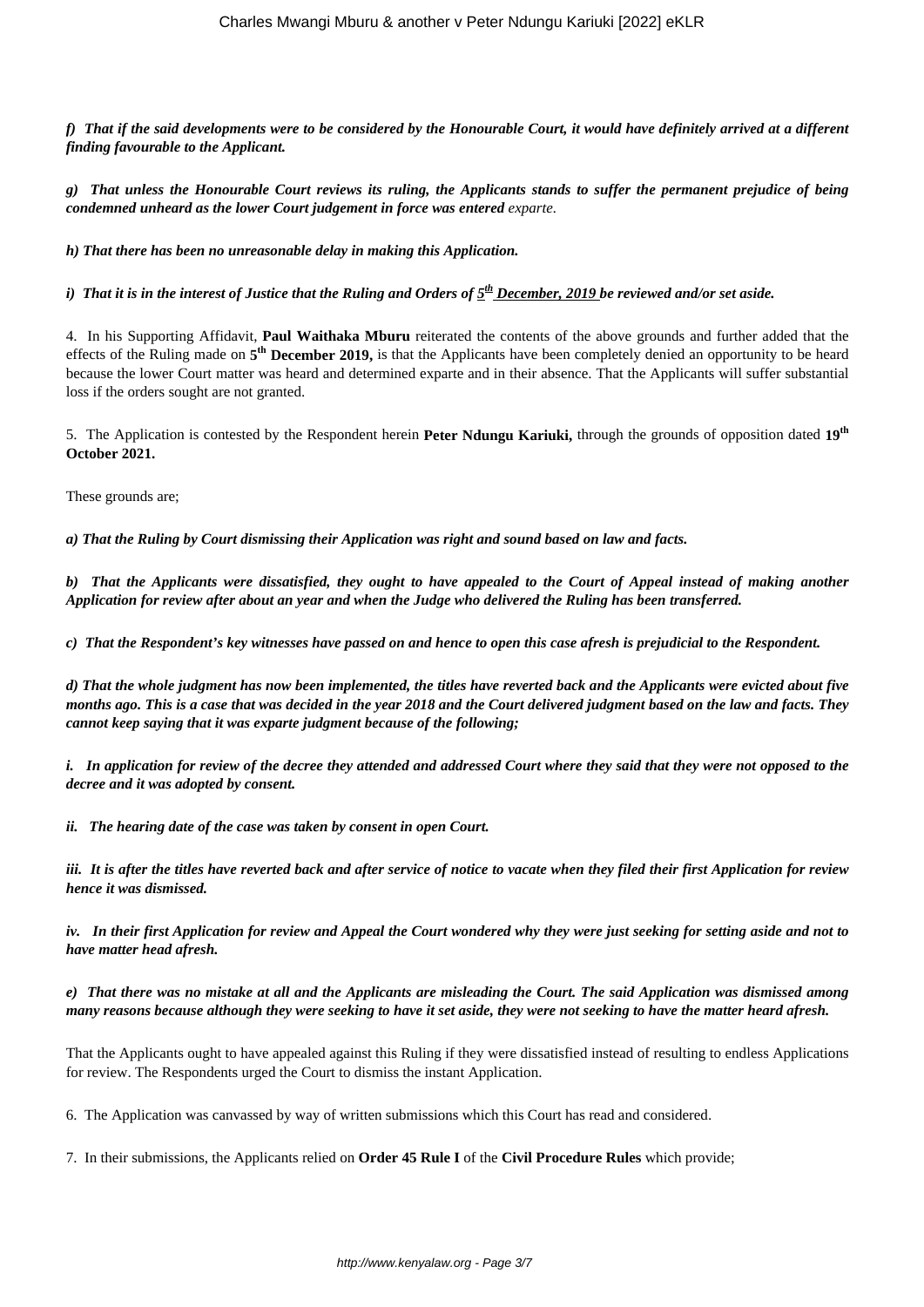(1) *Any person considering himself aggrieved—*

*(a) by a decree or order from which an appeal is allowed, but from which no appeal has been preferred; or*

*(b) by a decree or order from which no appeal is hereby allowed, and who from the discovery of new and important matter or evidence which, after the exercise of due diligence, was not within his knowledge or could not be produced by him at the time when the decree was passed or the order made, or on account of some mistake or error apparent on the face of the record, or for any other sufficient reason, desires to obtain a review of the decree or order, may apply for a review of judgment to the Court which passed the decree or made the order without unreasonable delay.*

8. They further relied on **Section 80** of the **Civil Procedure Act** which states;

*"Any person who considers himself aggrieved— (a) by a decree or order from which an appeal is allowed by this Act, but from which no appeal has been preferred; or* 

*(b) by a decree or order from which no appeal is allowed by this Act, may apply for a review of judgment to the Court which passed the decree or made the order, and the Court may make such order thereon as it thinks fit".*

9. The Applicants also relied on the case of *National Bank of Kenya vs Ndungu Njau, Civil Appeal No. 2111 of 1996*, where the Court held that;

*"A review may be granted whenever the Court considers that it is necessary to correct an apparent error or omission on the part of the Court. The error or omission must be self evident and should not require an elaborate argument to be established."*

It was further submitted that the current Application meets the tenets of the law as set out in the case of *Republic vs Advocates Disciplinary Tribunal Exparte Apollo Mboya (2019) eKLR,* where the Court held that;

### *"The term mistake or error apparent by its way connotation signifies error which is evident perse from the record of the case and does not require detailed examination, scrutiny, and elucidation either of the facts or the legal position".*

10. Further, they submitted that the power of review can be exercised only for correction of a patent error of law and fact which stares in the face without any elaborate argument being needed for stabling it.

11. It was further submitted that though the Court on Para 25 of the Ruling dated **5 th December 2019,** stated that;

### *"It is not clear to me why the Appellants did not seek to set aside the Judgment for purpose of being heard on merit, instead. They preferred to Appeal and review the exparte Judgment. This was not explained by the Applicants".*

12. They submitted that that was not the position and the Court was not correct as the Applicants had filed an amended **Notice of Motion Application** dated **19th June 2019,** seeking to set aside the Decree given on **8 th February 2019,** and **25th April 2019**. However, there was an omission on the part of their Advocate to attach the said Application for Court's consideration. That the said error in the Ruling is so apparent that they do not need to delve into arguments for it to be clear. That had the Court seen the said Application, it would definitely have reached a different conclusion.

13. To buttress this point, the Applicants relied on the case of *Attorney General & O'rs vs Boniface Byanyima* which cited the case of *Levi Outa vs Uganda Transport Company* and held that;

*"The expression mistake or error apparent on the face of record refers to an evident error which does not require extraneous matter to show its incorrectness. It is an error so manifest and clear that no Court would permit such an error to remain on the record. It may be an error of law, but law must be definite and capable of ascertainment."*

14. It was the Applicants further submissions that the Application herein is meritorious and meets the standard set out by the law for review. They urged the Court to allow the Application and that the Court should have another opportunity to consider all the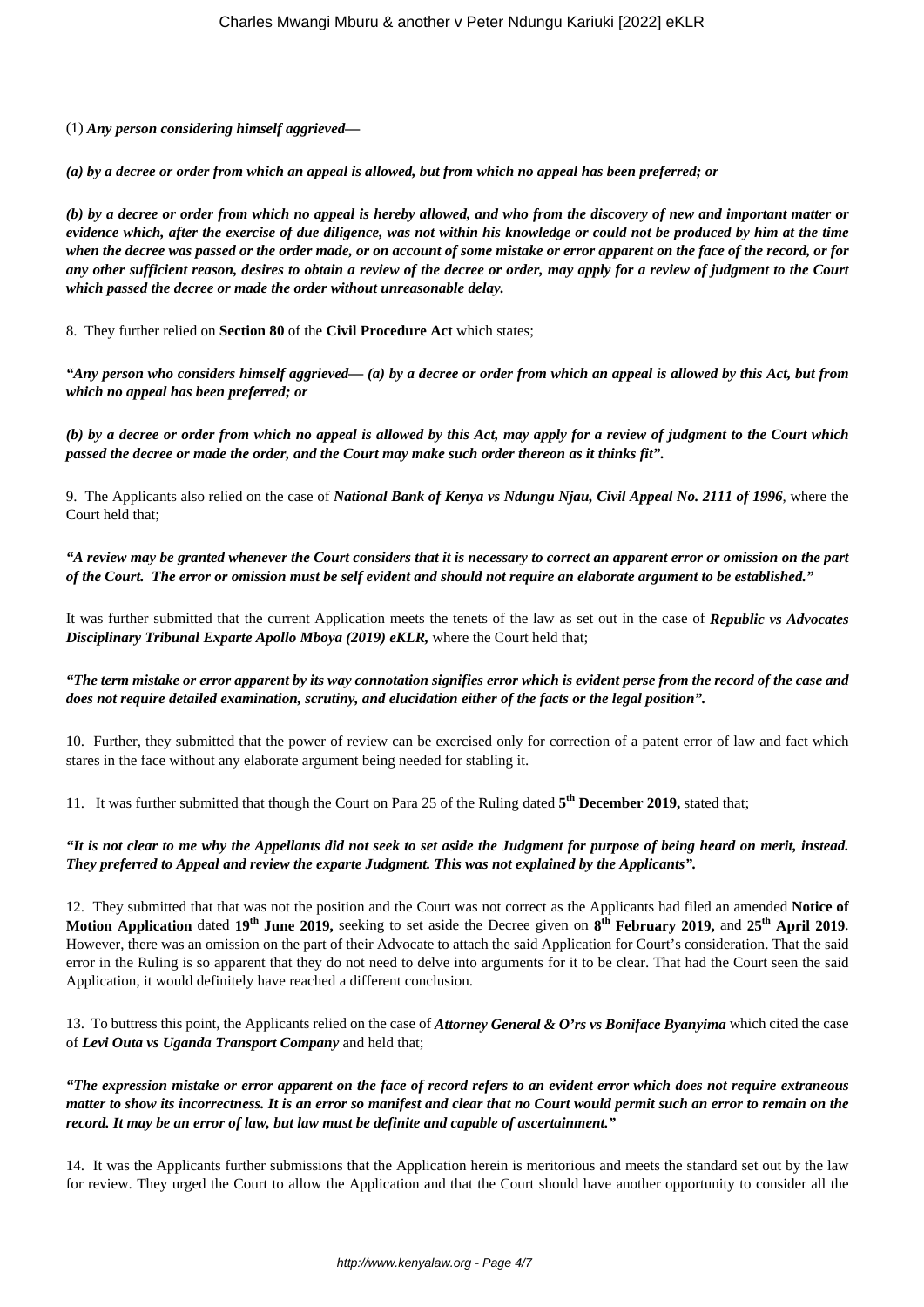materials placed before it to arrive at a fair determination.

15. On his part, the Respondent filed his submissions dated **1 st December 2021,** and submitted that the Ruling given by the Court was sound in law and fact. He submitted that the Application for extension of time to Appeal was rejected because among other things the Judgement had been implemented/executed and it was sought after one year. Further, the Appellants/Applicants were parties when the **Decree** was amended by **consent** and at that time, they did not question the said Judgement and they also sought for leave to Appeal out of time after their Application for review had failed at the lower Court. The impugned Application was disallowed because the Applicants failed to give grounds to justify grant of leave to Appeal out of time.

16. The Respondent also submitted that the Application for extension of time was dismissed because the Court wondered why the Appellants/Applicants were not seeking to Appeal their Application for review in the Lower Court that was dismissed at **Murang'a CMCC No. 246/2013.**

17. Further that the Applicants were not denied leave to Appeal out time because the Application from the Lower Court seeking to set aside Judgement was not attached. It was declined because the Applicants did not Appeal against the Application of setting aside the Judgement in **CMCC No. 246 of 2013,** that was dismissed and instead opted for leave to Appeal out of time.

18. It was the Respondent's further submissions that if the Applicants were dissatisfied with the said Ruling of **5 th December 2019**, they should have appealed against the same at the Court of Appeal instead of seeking for review of the said Application.

19. Further that the Application for review at the Lower Court was heard and dismissed, but was never Appealed against. That the Applicants are asking the Court to sit on the Appeal against a Ruling of a Judge of concurrent jurisdiction. They relied on the case of *Executive Committee Chelimo Plot Owners Welfare Group & 288 Others vs. Langat Joel & 4 Others (sued as Management Committee of Chelimo Squatters Group (2018) eKLR* where the Court held;

"*Be that as it may, the argument that the Court ought not to have dismissed suit against the party whose suit was properly instituted may be an erroneous conclusion of Law, but it cannot form the basis of review since it would amount to asking this court to sit on Appeal against the Ruling of a Judge of concurrent jurisdiction".*

20. The Court has considered the instant Application and the rival written submissions and finds as follows; -

## **The issue for determination is whether the Applicants Application is merited.**

21. The Applications herein is seeking for **review** of a Ruling that was delivered by this Court on **5 th December, 2019**. The said Ruling dismissed the Applicants' Application dated **16th August, 2019.**

The Court dismissed the said Application on the following grounds;

*i. The Applicants knew about the Decree on the 20/3/2019, when they were served with the Application to amend the said Decree.*

*ii. That the Applicants consented and approved the said Decree.*

*iii. That the Applicants did not explain the delay in not filing the Appeal within time.*

*iv. That there will be prejudice to the Respondent as the Judgement has been fully executed with the titles registered in the name of the Respondent.*

*v. It was not clear why the Appellants/Applicants did not seek to set aside the Judgment for purposes of being heard on merit.*

22. Application for review is governed by **Section 80 of the Civil Procedure Act** and **Order 45 Rule 1** of the **Civil Procedure Rules.**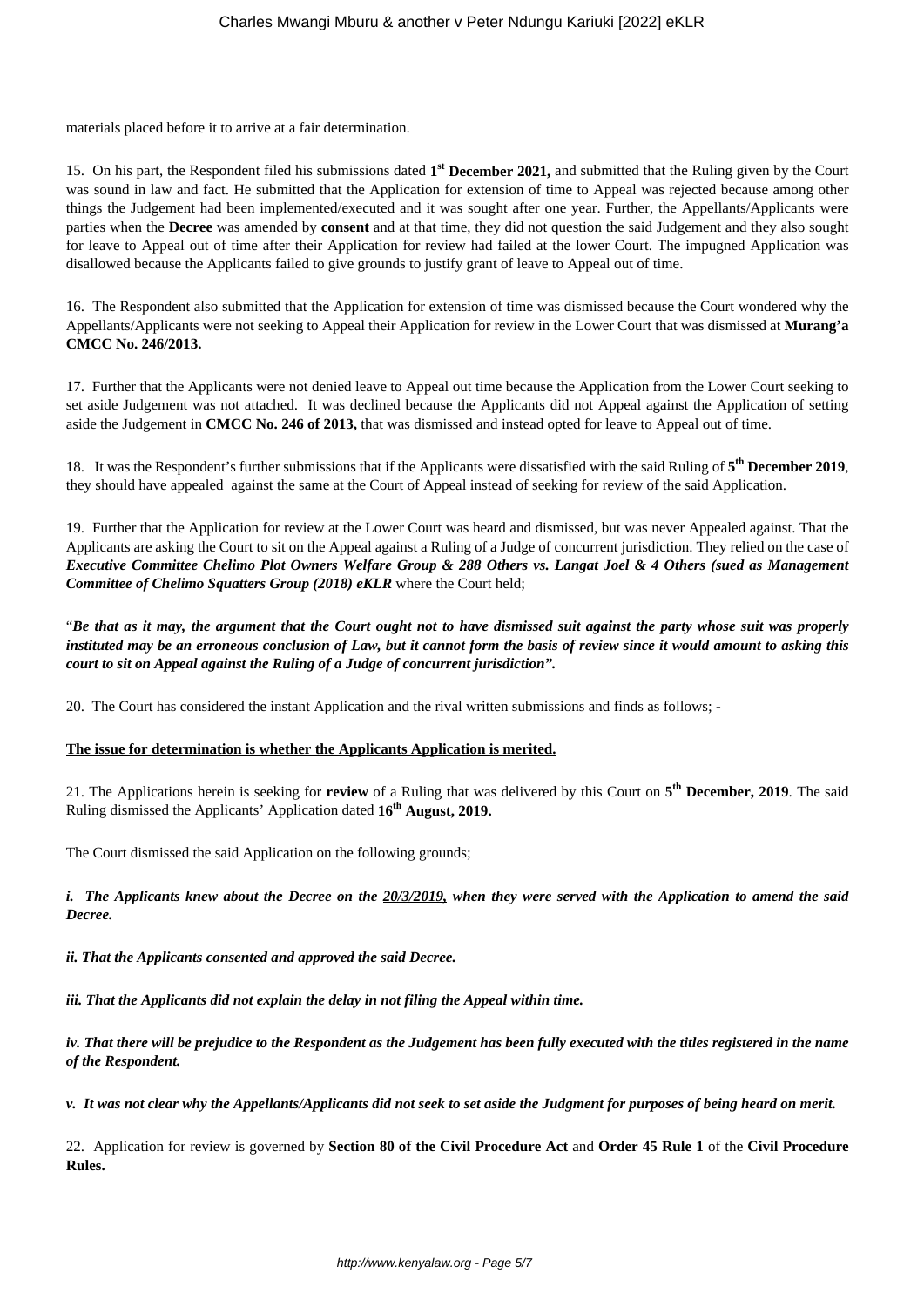23. From the above provisions of Law, it is evident that any person who is aggrieved by a **Decree/Order** which is appealable, but has not been appealed may seek for review of the said Order or Decree.

24. However, the conditions for such are;

*(i) There is discovery of new and important matter on evidence, which after the exercise of due diligence, was not within the Applicant's knowledge and could not be produced by him at the time when the Decree was passed or the order made.*

#### *(ii) There is some mistake or error apparent on the face of the record.*

#### *(iii) For any other sufficient reasons.*

25. The Applicants herein were aggrieved by the Court Ruling of  $5<sup>th</sup>$  December 2019, that dismissed their Application for leave to file an Appeal out of time and for stay of execution.

26. The Applicants herein had a right to Appeal against that decision but they did not.

27. As provided by **Section 80** of the **Civil Procedure Act** and **Order 45(1) of Civil Procedure Rules,** they chose to file an Application for review of the said decision on **18th June 2021**. That was almost **1½ years** after the said Ruling was delivered.

28. The reasons given for seeking the instant review was that there was **error apparen**t on the face of record in respect of the said Ruling as the Court in Paragraph 25 mistakenly concluded that the Applicants had not applied to set aside the Judgment of the lower Court.

29. However, upon perusal of the said Ruling of **5 th December 2019**, the Court gave **five** reasons as to why the Application for leave to Appeal out of time could not be allowed; -

It was held that there was delay in bringing the said Application and the Applicants had participated in amendment of a **Decree** by consent on **20th March 2019.**

30. Therefore, the main reason for dismissal of the said Application dated **16th August 2019,** was not because the Applicants had not attached an Application to set aside the Judgment which had been heard and dismissed by the lower Court as alluded by the Applicants. The reasons for dismissal of the same were various and thus the Court finds that the question paused by the Court on why the Applicants did not seek to set aside the Judgement at the lower Court for purposes of being heard on merit was **a by the way**. It was not the major reasons for the dismissal, as the Court had elaborated the other omissions by the Applicants which would not warrant grant of leave to Appeal out of time.

31. By asking the Court to review the Ruling of **5 th December 2019**, the Applicants are indeed asking the Court to sit on its own Appeal or to sit on Appeal against a Ruling of a Judge of concurrent jurisdiction. If the Applicants were aggrieved by the said Ruling, they had an option of filing an Appeal at the Court of Appeal.

32. The Court finds **no error apparent** on the face of record of the Ruling delivered on **5 th December 2019**, to warrant a review of the said Ruling.

33. This Court is not lost to the fact that the impugned Judgment was delivered after an exparte hearing of the matter. The Applicants sought to set aside the said Judgement and Decree that emanated after the exparte hearing.

34. May be what the Applicants should have done was to file an Appeal against the denial of their Application to set aside the exparte Judgement or as stated above, appeal against the Ruling of **5 th December 2019,** since they are aggrieved by the same.

35. On the submissions that the Applicants had sought for review at the lower Court and therefore the right to appeal was lost, the Court finds and holds that the same is not tenable submissions. The Applicants right of Appeal was not lost due to the Review Application.